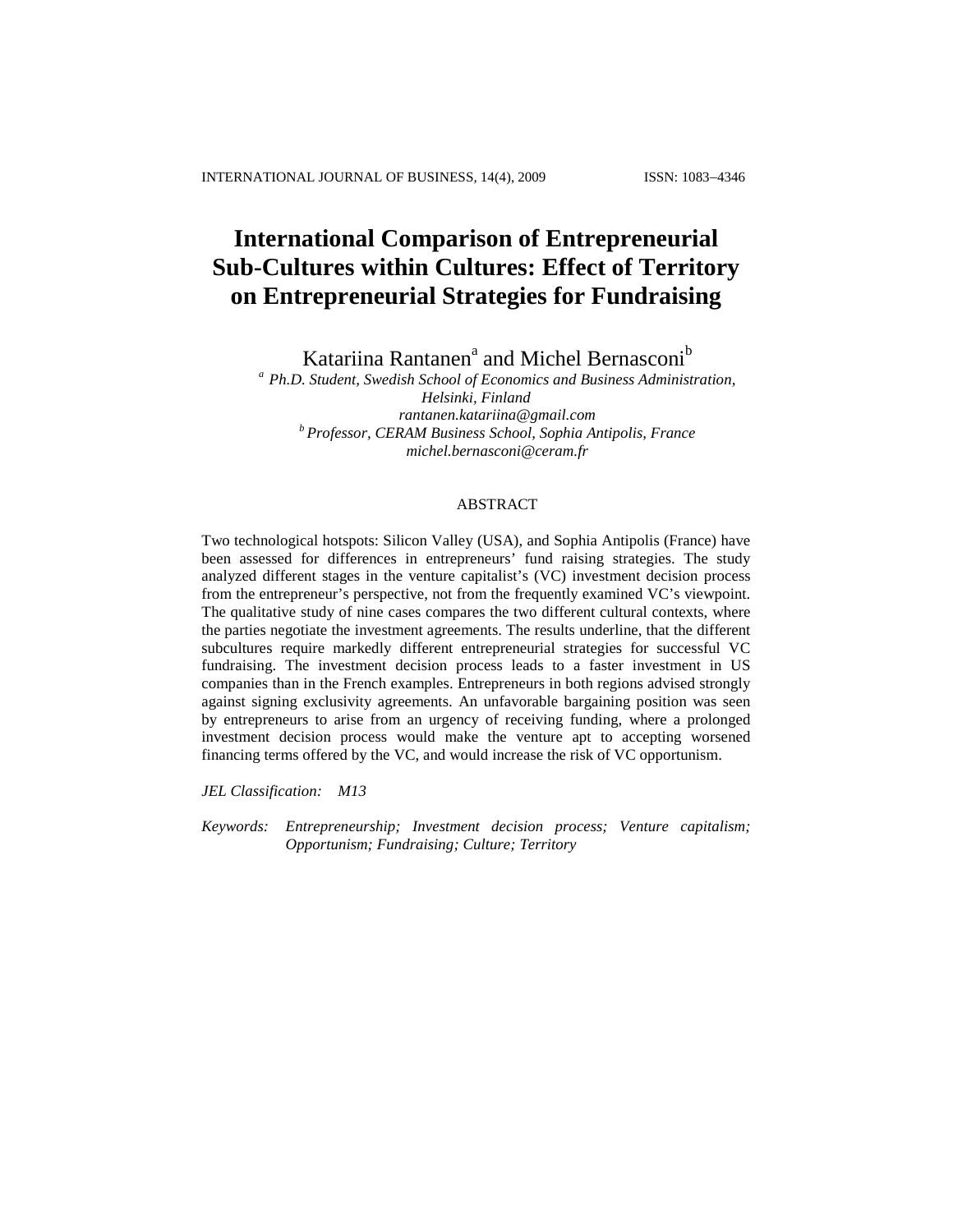## **I. INTRODUCTION**

Environment seems to play a key role in entrepreneurship, as certain cultures seem to foster entrepreneurship astonishingly efficiently, and some domains within entrepreneurially oriented countries seem to flourish particularly well. Without doubt, Silicon Valley has been benchmarked as the top area for successful entrepreneurial activities world-wide. The "Regional Advantage" of Silicon Valley, as Saxenian (1996) called it, is built on a flourishing pool of available venture capital (VC) funding, strong communities of practice, and a concentration of university talent and previous success stories. The creation of the French technology cluster of comparison, Sophia Antipolis, was directly inspired by Silicon Valley, and the two have been compared in a previous study by Bernasconi et al. (2006) on communities of practice in high-tech clusters. What unites the two clusters is a similarity of industry activity within computer technology, semi-conductors, software, biotechnology, and air-space industry, though Silicon Valley boasts a higher level of activity, and a higher specialization in the mentioned sectors, and Sophia Antipolis a lack of communities of practice. The largest noted performance gap lies in the contrasts on the availability of risk capital funds in the two regions, and the ability for critical company growth, both in the favor of Silicon Valley. Given these territorial differences, this paper investigates the pathways an entrepreneur in each of the two domains must undertake with the goal of a successful funding outcome with VC s.

#### **II. THEORETICAL REVIEW**

The vast body of previous research on the VC-E relationship has been rooted in agency theory, with the focus on the investors' position in the relationship, and examining the agent's own interest maximizing behavior. Numerous studies, such as Barney et al. (1994) have been conducted on the venture capitalist (VC) entrepreneur (E) relationship from an agency theory perspective, where the investor represents the principal and the entrepreneur the agent. Also the entrepreneur (the agent) can be an object of the investor's selfish behavior, and object to the principal's opportunistic defect, as suggested by Shepherd and Zacharakis (2001) and Cable and Shane (1997). A key focus of this article has been to introduce the demand side viewpoint, and the idea of context-bound negotiations, which are impacted by region, its communities of practice, and cultural diversity.

Tyebjee & Bruno (1984) have depicted the classic model of the VC investment decision process to include stages of deal origination, screening, evaluation, structuring and post-investment activities. Also this process has been examined from a VC perspective by previous research, and an inclusion of the demand side view has been supported by Stuart (2007). The investment transaction represents an interesting point in VC's and E's relationship, because up until that point the two parties compete with each other on the terms of the shareholders' agreement. Therefore, gaining a deeper insight of the entrepreneur's position in the process, her bargaining strength, and the environment's impact on the inception and duration of the process *ex ante*, is very important.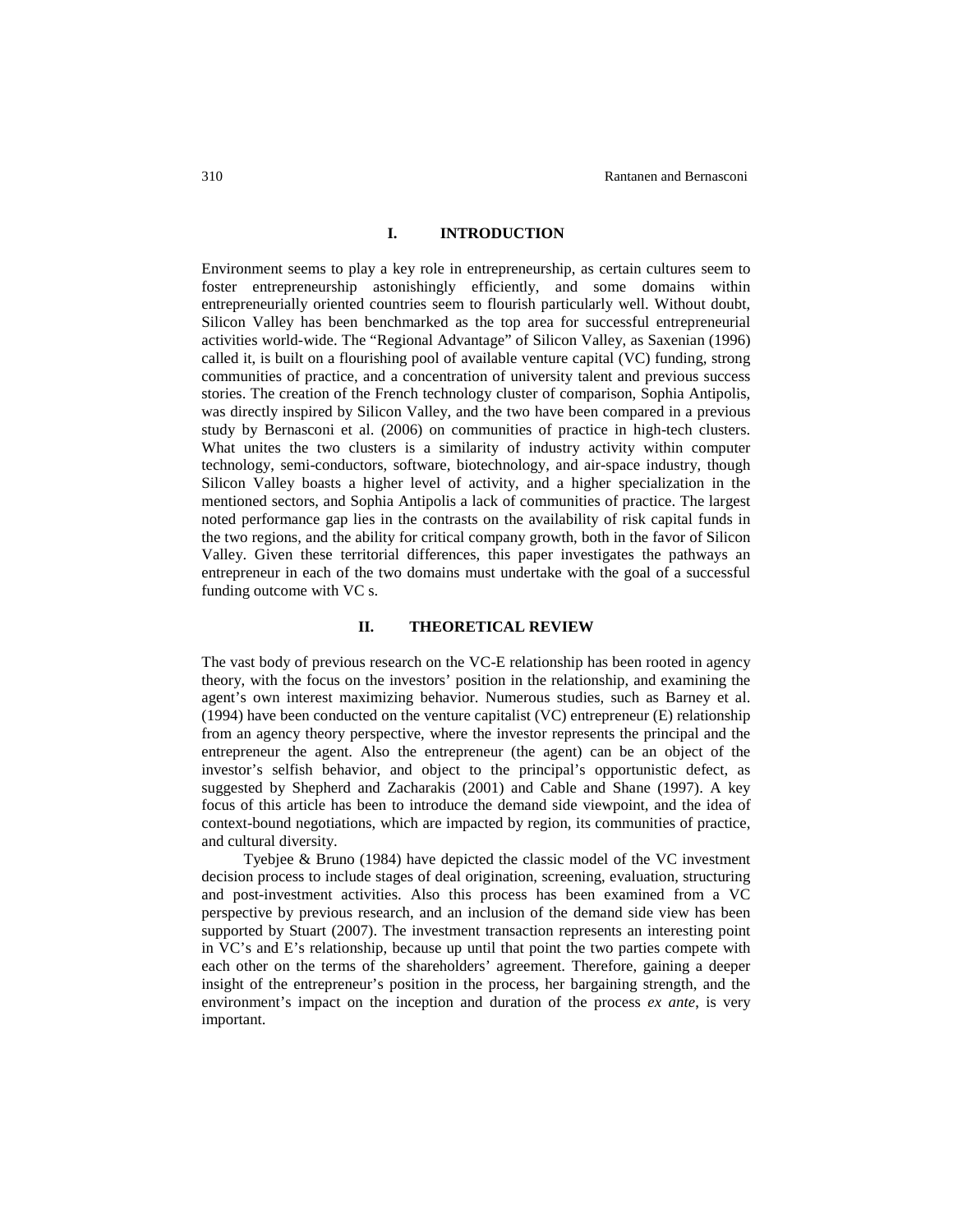## **III. METHODOLOGY**

The research question of this paper can be stated as: "*what is the effect of territory, and culture within the territory, on the entrepreneurial strategy in fundraising?"* The research investigates, issues affecting the entrepreneur's bargaining position with a VC investor in the investment decision process. Given a preference for inductive, rather than hypothesis testing research, this paper follows a qualitative case study methodology, as advocated by grounded theorists Glaser and Strauss (1967). Nine case companies have been gathered and analyzed for richness of data, and two selected cases are presented in narrative detail. Data collection has mainly relied on face-to-face semi structured interviews between Fall 2006 in France and Spring 2007 in the United States, and additional data has been collected over e-mail. Eisenhardt (1989) advises withincase analysis as a key, initial step in data analysis, which has been adopted. Each case has been told as closely as possible to the descriptive language used by the informant, and re-building the story (the investment decision process) in chronological sequence of events. Participant feedback, peer review, negative case sampling (an inclusion of an unsuccessful case example to increase theoretical validity and solve the confirmation bias), and pattern matching strategies have been used to promote validity of this research as suggested by Johnson (1997).

## **A. Description of Territory: Silicon Valley, USA**

The following sections draw together the distinctive elements of the region, which extant literature has found to play a role in its capacity to fuel entrepreneurship. Despite overall growth in the technology sector throughout the United States, Silicon Valley's pace is unchallenged, and according to Lee et al. (2000), its edge arises from an entire environment, tuned for innovation and entrepreneurship. Saxenian (1996) portrays Silicon Valley as an industrial system; one which is based on networks, a strong culture of experimentation and sharing of information, toleration of failure and encouragement of risk-taking. The network view portrayed by Saxenian (1996) and the important shift towards understanding culture's effect in the territory's competitive strength is complemented by the industry cluster perspective by Lee et al. (2000). Together these perspectives allow for a framework of the region's complex characteristics.

#### **1. Introduction and brief history**

Geographically speaking, Silicon Valley is the southern part of San Francisco Bay Area located in Northern California, the Unites States. According to Rogers and Larsen (1986), Silicon Valley has been home to a fast growing electronics industry, and the region has earned a famous reputation for innovation and entrepreneurship. The structure of the area has evolved in steady decenniums starting from the 1950's when there was an increased demand for electronics products for warfare, which initially supported entrepreneurial firms such as Hewlett-Packard. In the 1960's and the 1970's it was the semiconductor industry, which grew explosively after the integrated circuit was invented in 1959. More than 30 semiconductor firms were founded in the 60s, starting with Shockley Semiconductor followed by Fairchild and its many offspring, including Intel. The following wave of innovation was personal computers, which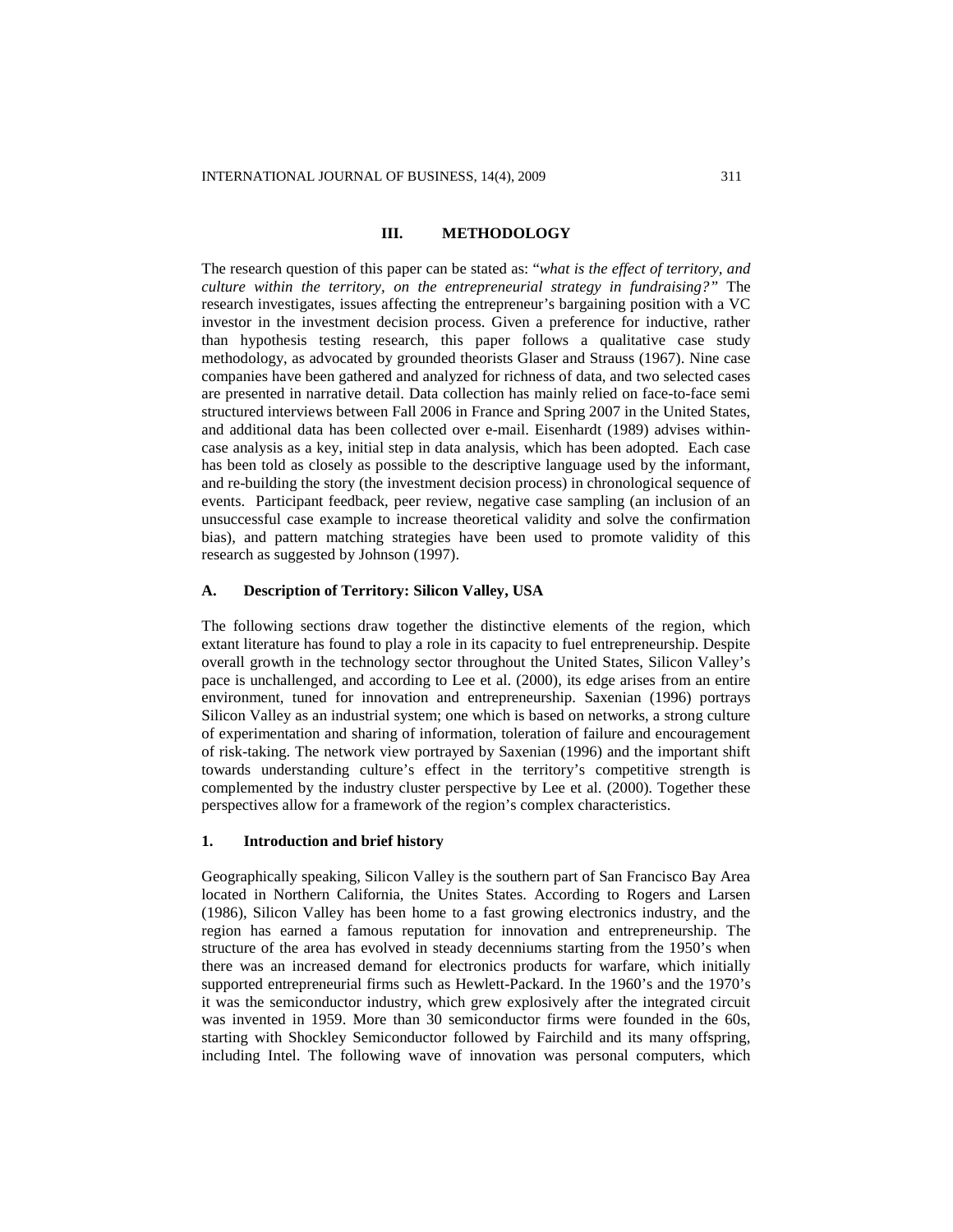followed in the 1980s including firms such as Apple. After the slump in economic growth due to diminishing defense spending, the wave of the 1990s begun with the commercial development of the Internet in 1993, and the creation of the Internet. With a distinctive strength in technology, the Silicon Valley region became leader in the Internet revolution and produced firms such as Netscape and Cisco Systems, see Lee et al. (2000). The dot.com boom, which then begun in roughly 1995 and lasted until 2001 saw a sudden rise in the Internet sector and produced a speculative bubble, which burst in 2001 and marked a relatively mild but lengthy early 2000s recession in the developed world. Contrasted with Route 128, and the US East coast area, Silicon Valley has emerged from industry slowdowns at a faster pace, due to its region's distinctive elements, which were the focus of Saxenian's (1996) thorough investigation on its regional advantage.

### **2. Tax and legal environment**

According to Lee et al. (2000), the U.S. government has had an enabling role in the rise of Silicon Valley by providing an extensive set of American laws and institutions regarding securities, employment, pensions, and bankruptcy, which have created an environment that enabled the Valley's rise. These constructs provide incentives for risk taking not only for entrepreneurs, but also those who finance the risky ventures, namely venture capitalists and investors in the funds (enabling the existence of the venture capital industry). According to Lee et al. (2000:289 and 299), an important factor in augmenting the pool of venture capital funding available was due to a change in the interpretation of the Employee Retirement Income Security Act (ERISA) of 1974 in 1978, which allowed institutional investors to invest in high-risk assets such as venture capital. This change was combined with another incentive in favor of risky investments due to the change in the tax treatment of capital gains and of stock options, when the top capital gains tax rate was lowered from 49 percent to 28 percent in 1978 and then to 20 percent in 1981. Also, entrepreneurs benefit from bankruptcy laws, which do not burden failed entrepreneurs. Nor is there a requirement of a history of profits, for listing stocks of firms on public exchanges. In addition, options are taxed only when exercised, not when granted. Finally, the availability of skilled workforce via the Immigration Act of 1965, which is often called the Hart-Celler Act, according to Lee et al. (2000), increases high rates of job mobility, which spreads technology, promotes the recombination of skills and capital, and aids the region's development. The labor laws of United States also make it easy to fire workforce, if necessary, while other countries make it difficult to fire workers, which creates a disincentive to hire them.

#### **3. Social characteristics and social networks**

Lee et al. (2000) and Saxenian (1996) describe Silicon Valley as a prime example of a very dense network with many connections, one that makes information on the good and bad aspects of one's reputation spread more easily, but also one with individuals having overlapping memberships. Saxenian (1996) presented an important argument that it is the network structure in Silicon Valley that differs significantly with that of the American East Coast Route 128, a distinction which translated into what she called in her book's title a specific "regional advantage" for the Valley. Also, helping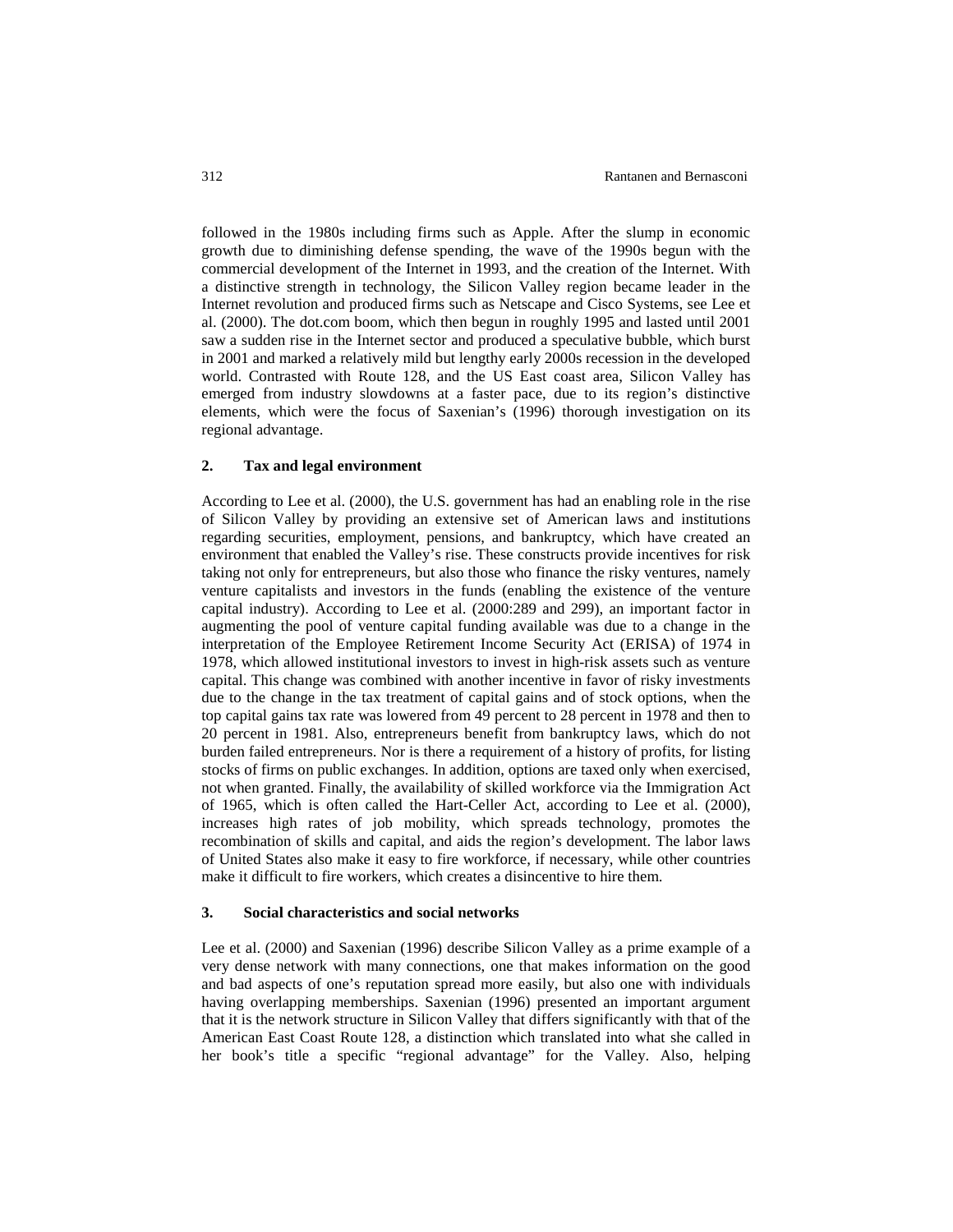competitors in this light is normal, when loyalty to one's group (i.e., same professional identity) and disclosure of information is necessary for the collective, through exchange each individual draws benefit, and where collective learning takes place, see Saxenian (1996). It would be worthwhile labeling the region's strength as something of systems intelligence. Also it follows a reputation structure rather than any formalized hierarchy or protocol. Saxenian (1996), also underlines that in order to have a flourishing economy that is driven by start-ups, it is necessary to encourage their formation by tolerating productive failure.

## **4. Communities of practice: A focus on venture capital**

Silicon Valley is marked with a dense concentration of specialized services, also called communities of practice. Bernasconi et al. (2006) defined 12 communities of practice, which are partly institutionalized in the organizations that are located within the cluster. This ranges from university institutions to VC firms, lawyer firms and recruitment agencies and consulting companies to name a selected few. The most famous of the mentioned communities of practice is the grouping of venture capital firms, which are especially important for entrepreneurial ventures as a source of not only financing, but help in shaping strategy and attracting talent to the venture, due to the VCs' networks of contacts and expertise in the industry.

The goal of VCs is to invest in start-ups that they believe have the potential to return five to ten times the invested capital in a period of five to seven years. According to Lee et al. (2000), surveys typically show Silicon Valley receiving 30 to 40 percent of all U.S. venture capital investment and the lion's share of IPO proceeds. Contrary to popular belief, however, Silicon Valley's venture capital industry emerged out of the region's base of technology ventures and not vice versa. According to Saxenian, (1996), it was former successful entrepreneurs such as Fairchild's founder Eugene Kleiner (who set up Kleiner & Perkins) who decided to reinvest their money and expertise in semiconductors into new ventures. Also the funds do not operate on a going concern principle, but have a lifespan of typically 10 years until maturity. After the fund is fully invested, the VC firm will raise another fund, and the reputation and past track record determines the success of the following funds. (Lee et al., 2000:287). VCs also gain significant additional experience and contacts in the course of practicing their profession. The highest ranked Top 4 VCs in the Valley are considered as Accel Partners, Benchmark Capital, Kleiner Perkins Caufield & Byers, and Sequoia Capital. In this respect, the relationship between entrepreneurs and venture capitalists is symbiotic: they rely on each other for their survival and success. The experienced former entrepreneurs tend to act as VCs, and are able to provide "hands-on" help also in strategic issues to the ventures, if needed, in the form of non financial contributions as put forth by Gorman & Sahlman, (1989). While hands-on activity is important, so is geographic proximity due to this factor. Valley VCs rarely invest outside the valley, and the VCs' emphasis on geographic proximity is thus one example of how a high level of interdependency creates agglomeration economies (Lee et al., 2000:292). The availability of the stock market affects the viability of venture capital, and Lee et al., (2000) describe, that it provides a source of funding, a tool for risk diversification, and a competitively determined valuation. It allows VCs to cash out their investment at a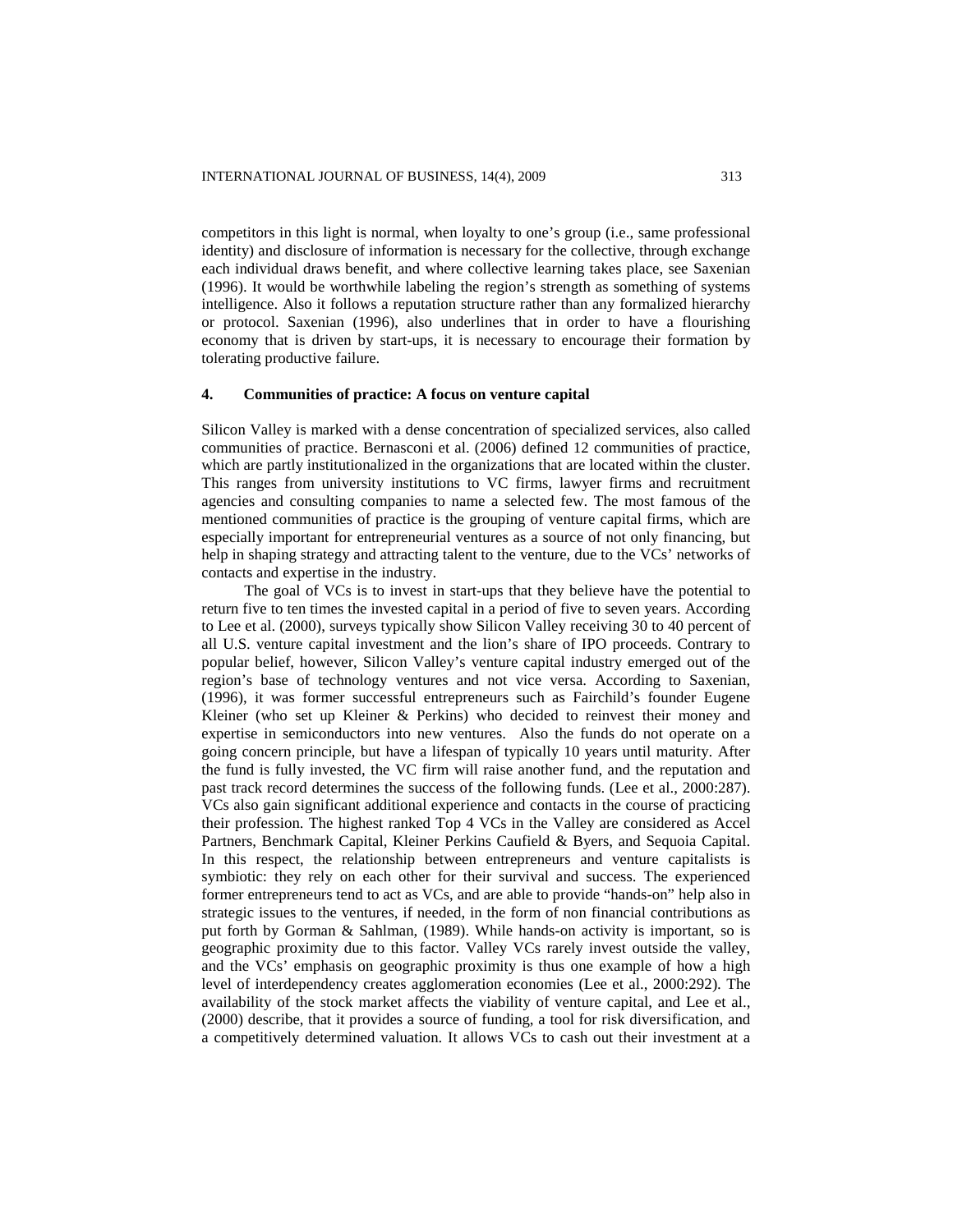certain stage of maturity and allows them to focus on investing in firms in early stages of development, see Lee et al. (2000:288).

#### **5. Full case study Silicon Valley, USA: Trulia Inc.**

Sami Inkinen, the second-time entrepreneur, co-founder and Chief Operating Officer of Trulia Inc, runs a venture, which is currently the fastest growing real estate website in the United States. It is headquartered in San Francisco, and the company has its sales office in New York, and software development in Delhi. Mr. Inkinen founded the company together with Pete Flint, both immigrants to the US and Stanford MBA graduates. In year 2000, when Mr. Inkinen realized the real estate industry had a very bad consumer experience, and after a year of research, and meetings with large real estate brokerage firms, the entrepreneurs decided to hire their first engineer employee. By 2005 the team consisted of two founders and two engineers, and at the end of September 2005, the company's first on-line beta version was launched. The entrepreneurs closed their first financing round of 2.1 M \$ just two days prior. The funding consisted of an angel round and institutional money in the form of a convertible note (a loan). The second round of funding, which is described in more detail, was raised before Christmas Eve 2005, which consisted of an 5,7M \$ equity investment by Accel, a Silicon Valley top tier VC firm. To date, two rounds of VC funding has been raised, the latest of which was in the end of 2007. Once fundraising, the entrepreneurs had checked the VCs backgrounds and were looking at targeting the top VCs in the valley: they wanted Secoya, Kleiner Perkins, Accel or Benchmark, because their partners have the best networks, and it is critical to find the best partner for the board seat. The entrepreneur perceived the first phase as getting to know the potential partner, Accel, a phase which started in March 2005, and which lasted seven months, when Mr. Pete Flint, the co-founder and COO of Trulia had been contacted by the VCs through existing contact networks. The two parties had already been discussing in summer 2005 at the time of the first non-VC round. At the end of September 2005 the venture was able to create competition, when Mike Morris from Secoya e-mailed them (invested in Yahoo!), and after this point more VC companies approached the entrepreneurs. At that point, since Benchmark had already decided to invest in a competitor, and Kleiner had already invested in a similar company, which had made an IPO, Accel was on the top of the list. The entrepreneurs told the partner at Accel, that they were interested in the situation, and that they wanted to minimize the courting period. Secoya, which had gotten introductions from business angels, said no in October 2005, once the decision got to the partnership meeting, which finally left the entrepreneurs with the option of choosing Accel as their VC partner. It took 10 days from the initial financing contact to complete the process. The investors were told that the terms were needed in five days. The entrepreneurs looked at the term sheet and it looked good, and replied that they would take the VCs deal at the proposed time line. After signing the term sheet a legal due diligence was performed right before the signing the final contract documents. Subsequently, in five more days the money was in the bank. The very short period of time for the process was mainly thanks to the existing relationship, and the entrepreneurs managing to create competition between the VCs. Regarding documentation, there was no formal written business plan, which was sent to investors, and instead, a two page executive summary and a power point was used. The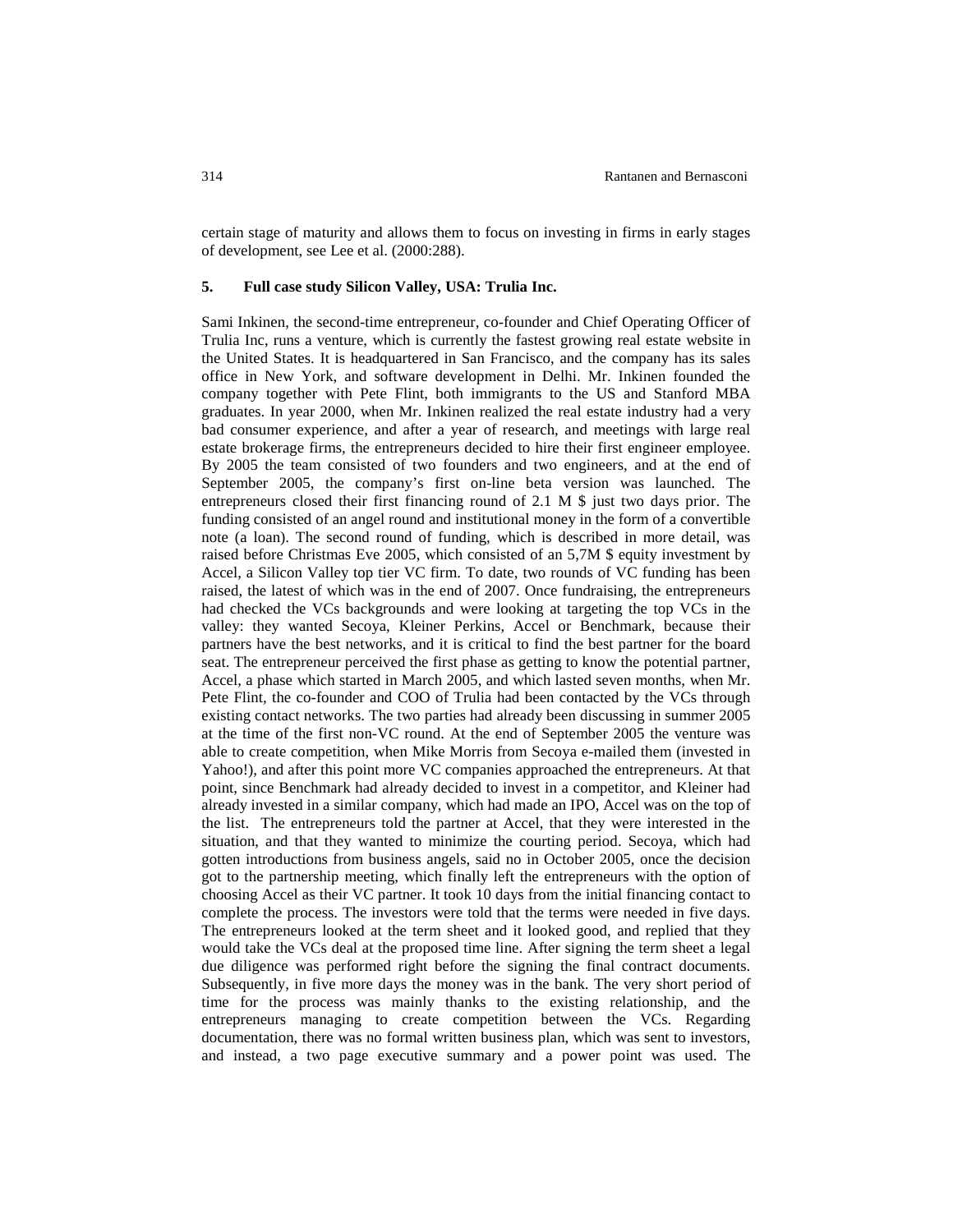relationship was marked by mutual trust: and the entrepreneur perceived that the Stanford MBA degree carried a lot of value. In terms of external advisors in negotiations, the entrepreneurs used a law firm, which was awarded with a one percent ownership. In addition, also the existing angel investors performed as advisors. The venture had already succeeded in an initial proof of concept, and had received customer feedback, with 1.5 million in the bank, so financially they were in a good negotiating situation. The majority of the ownership of the venture is still held by management and employees, the outside investors own close to half. He sums up that the process went so well that they could have raised funding later with a higher valuation, "*We did the real work even better than we expected."*

## **B. Description of Territory: Sophia Antipolis, France**

## **1. Introduction and brief history**

Sophia Antipolis was developed as a project of a new science park, a techno pole, from the vision of a politician called Pierre Laffitte starting from 1968. He had observed the early Silicon Valley development, and envisioned the possibility to create a new Silicon Valley in the French Riviera region, between Nice and Cannes. The evolution pattern of Sophia Antipolis varies from that of Silicon Valley, but has distinct development phases, which can be observed. In its first period (1974-1990), the development of Sophia Antipolis, which was then essentially an empty space, was exogenous through successfully attracting French public research laboratories as well as subsidiaries of international companies. The accumulation of research and development activities made endogenous development possible, and was significant in two main areas. The first and most important relates to computers, electronics and telecommunications, which have been at the origin of the region's development. The second area encompasses activities in life sciences and health. A continuous stream of SMEs has been set up, most of them, arising from a close relationship with companies or labs, acting as subcontractors in either services or research activities. At the same time this trend of new business creation has been impeded by a reverse spin-off effect, due to the substantial human resources and technological skills demands of big companies. In the second period (1991-1994) the unique model of building up the region through attracting companies no longer worked. A slowdown in the economy and in the computer industries forced big companies to restructure, to reduce people, and even to leave, during which a new spin-off wave was observed, which arose from engineers who had been made redundant from big companies. According to Longhi, (1999), the non- academic spin-offs did not represent a positive process but were the result of a process of restructuring and outsourcing of activities, and many were established to carry out subcontracting for their parents. In the third period (1995-2000) the development of the techno pole was driven by a double dynamic process: the investment in development by local companies and the attraction of companies in software and telecommunications activities, as well as a strong flow of new business creation driven by the new economy phenomenon. In that period, and particularly since 1997, the number of new ventures increased significantly (Observatoire Dynamis, Bernasconi and Moreau, 2003). More than 90% of the new company creations were in information technologies, and less than 5% in the life and health sciences. In that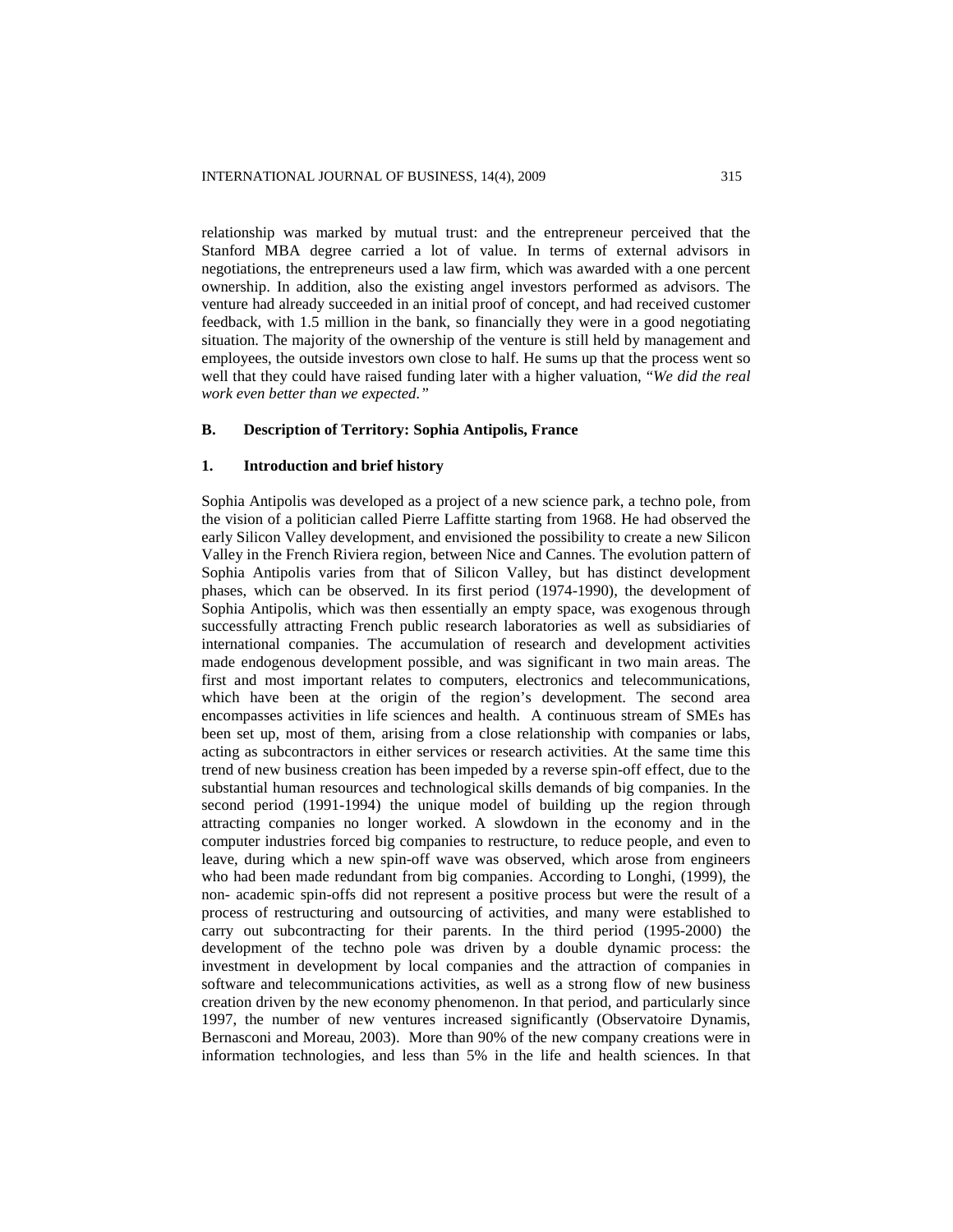period, in order to attract more VCs to Sophia Antipolis, a yearly event, the International Venture Capital Summit (IVCS) was active between 1997 and 2005. It was very helpful to present the local entrepreneurs to international investors. In the last ten years, 50 companies have raised more than 370 million Euros in venture capital money from French or foreign investors. In that period new incubation initiatives were undertaken by research labs and universities (Eurecom and Incubateur Paca Est) to facilitate the creation and the development of academic spin-offs. The fourth period (2001-2007) began with the aftermath of the interned bubble, when subsidiaries of major telecommunications companies were closed, reduced, or relocated like Nortel, and Cisco. The disappearance of potential markets and the crunch of investors pushed many new ventures to failures.

#### **2. Tax and legal environment**

France is not necessarily well known for its favorable environment for entrepreneurs and investors. But in the recent years, the situation improved significantly for entrepreneurs, the new ventures and for investors. For entrepreneurs, a recent law allows the entrepreneur to exclude one's home from the creditors. The previous situation was excessively risky in case of failure. Significant evolutions are available for entrepreneurs in order to obtain favorable legal and tax conditions for their new ventures. Since 2004, a new innovative company can access the status of "Jeune Enterprise Innovante" and therefore it obtains a total or partial tax rebate for the next 5 years, in addition to a social cost reduction. The new regulations improve significantly the competitiveness of new ventures. However, legal constraints prevent investors to be actively involved in their investment, and provides the French entrepreneurs with far less strategic steering than in the Silicon Valley contexts. Its explanation lies more in the regulations than in the culture. In fact, in case of failure, if the company has more liabilities than assets, the investors could be pursued to pay for the difference, if they have taken part in management decision of the company.

## **3. Communities of practice: A focus on venture capital**

A comparison by Bernasconi et al. (2006) between Sophia Antipolis and Silicon Valley, shows that one of the growth hinders in Sophia Antipolis is related to the lack of certain communities of practice (in particular venture capitalists, company lawyers and merchant banks). According to Bernasconi et al. (2006), due to the systemic interdependence of the efficiency of communities of practice, an absence of certain communities of practice, hinders the efficiency of those, which are present (research laboratories, universities etc.) and, more globally, handicaps the endogenous growth of the cluster. Sophia Antipolis has only one early stage VC, which means entrepreneurs have to look for venture capital elsewhere. To the contrary with the US venture capital industry, which has been set up by entrepreneurs, the French VC industry originated from the bank industry. Traditionally the VC industry in France is geographically concentrated in Paris, which largely omits this community of practice from Sophia Antipolis. The VC industry in France, however, is the second largest in Europe, after the UK. In 2006, more than 10 billions have been invested by French venture capitalists, which put France in the third place worldwide after the USA and United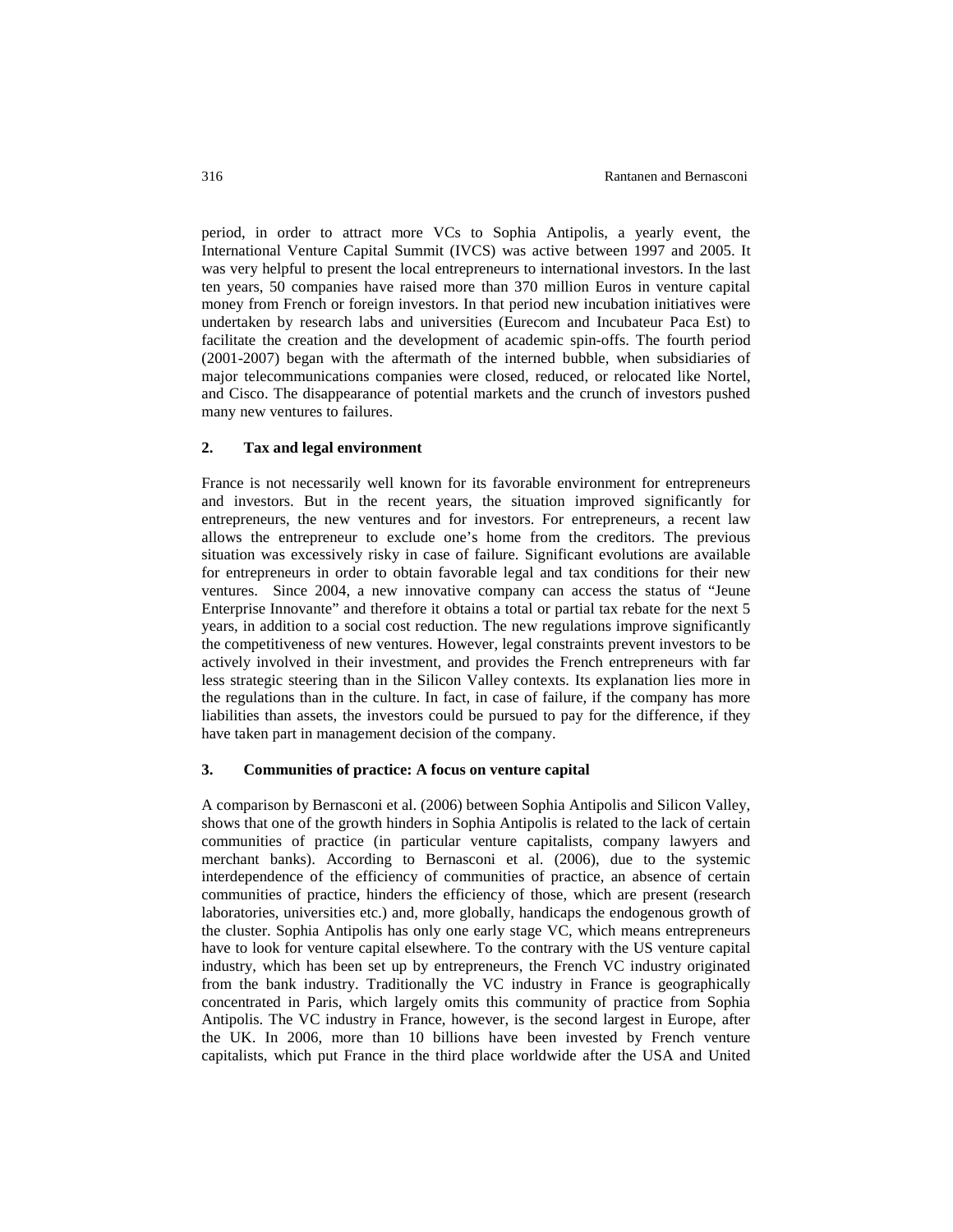Kingdom. If money is available for investment, the amount dedicated for early stages is insufficient. The amount invested in 2006 in seed and creation is 536 million Euros with an 11% increase compared with 2005. Regarding the pool of funding, Sophia Antipolis has very little money locally available for the young ventures. Today, there are only two VC offices located in Sophia Antipolis: a French (Sophia Eurolab), and a Dutch (IFEX). The funding of the early stage phases is long and difficult to obtain like elsewhere in France.

## **4. Full case study example: Open plug**

Eric Baissus, co- founder and chief executive officer of Open Plug, has successfully raised two rounds of VC funding. The firm creates and commercializes open software framework for mass-market phones. The first round was completed in July 2003, raising 1.6 million Euros and the second round raising 15 million dollars in September 2006. The venture is based in Sophia Antipolis, with testing and development performed in Romania, and sales and support are in Taiwan. The entrepreneur's personal funds and consulting revenues financed them before the VCs were involved. In addition, they had a few rounds of grants from Anvar. For the seed capital round the entrepreneurs worked with a CERAM business school department, which helped identify potential VCs in 2003. The entrepreneurs were contacting both French VCs and international VCs (with presence in France), but only the French VCs participated, four in all. Initially, the venture sent the executive summary as a teaser to awaken interest for the VCs. Then they met with the VC and provided the information memorandum, financial model forecasting revenue, after which the whole business plan was given. For the first round, an expert from CERAM functioned as an external advisor in negotiations. Eric adds, "*In the negotiations there are lots of conflicts and you need to have your own advisor*.*"* Even though the entrepreneurs were only two people with just an idea and a patent, what strengthened their bargaining position was their consulting revenue, and regardless of the VCs investment, they could still continue with the business. Eric adds, "*If you really want to negotiate, you have to be in a good position. If you are desperately looking for money it is bad*." In July 2003 the team used one of the top French lawyers as their advisor, because for the first round, they had several VCs in one contract, which was a complex difficult situation. For the second round of funding, the venture was seeking expansion funding in terms of life stage of the venture. The venture used a fund raising advisor for the second round as an external advisor in negotiations, which checked VCs track records, and whether they had already invested in the same kind of products, and also ranking different reputations. The entrepreneurs had the choice of VCs in Europe or US, but the ones not having offices in Europe (US based firms) were difficult with laws. The final solution was a syndicate of Baytech (German VC, no premises in France), and also a new French VC. There were six investors all together, two in addition to the four previous investors. The round was closed in September 2006, and the ownership division is a majority holding by the VCs (2/3), and a minority ownership owned by founders and employees. Open Plug had several term sheets on the table, then a period of exclusivity for due diligence and the final contract. This period took six weeks. In the second round, however, they could have gone back to the other VC candidates if needed. The only difference between the first and subsequent rounds was the position of negotiation strength. In the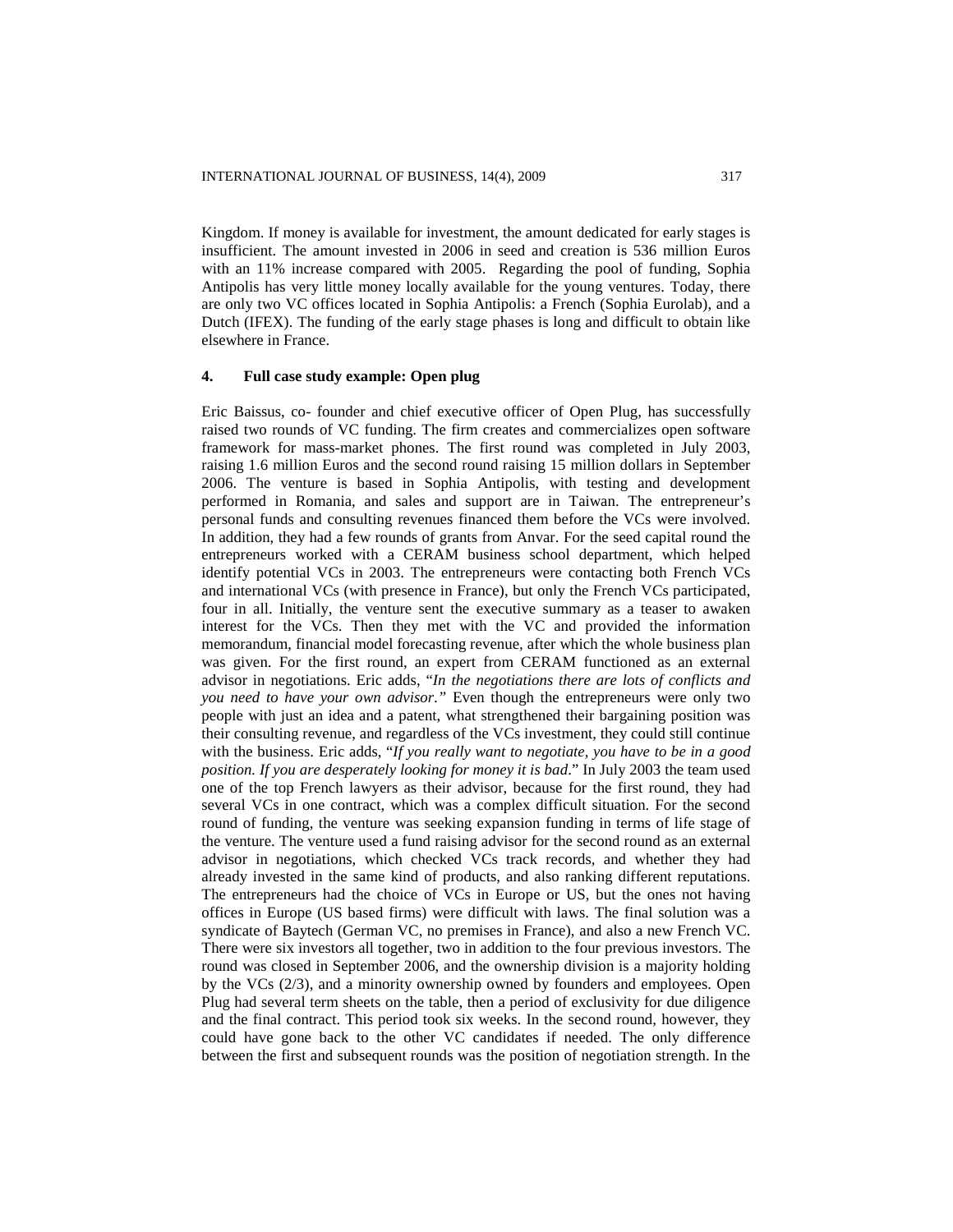second round, the entrepreneur already had the former VCs in his camp helping on advice and actively helped in the fundraising.

## **IV. RESULTS AND CONCLUSIONS**

The results underline regional differences in entrepreneurial strategies for successful VC fundraising. The American (Silicon Valley) style investment decision process can be described as a fast, flexible and informal network based process, where word of mouth, reputation and informal networks play an important role for receiving information about potential investment candidates. There is no mandatory need for a formal business plan, but proof of concept (market feedback) and an exciting revolutionary idea were deemed a "must-have". A strategy adopted by the successful American entrepreneurs was to create fierce competition among the VCs, and select the best match based on interpersonal compatibility, proposed terms and deal, as well as perceived marketing (PR) value based on the VC firm's reputation. Obtaining the most appropriate VC partner was highly valued, as it plays a key role in recruiting top quality managers, and opening networks. The French entrepreneurs, in contrast, focused heavily on obtaining the desired capital amount. Regarding deal sourcing, the US investors seem to rely on a very proactive approach by favorable referencing (investment tips from existing portfolio companies, friends and contacts), rather than a more passive review of incoming flow of investment proposals. Clearly, the network structure put forth by Saxenian (1996) aids investors with information flow from several communities of practice (lawyers, investment banks etc.). The American entrepreneurs relied almost solely on Silicon Valley VC firms within close proximity of the venture's location, due to a local abundance of funding, and signaling (if a need to search further than the valley, the venture may not be top quality). To the contrary, the French style is more reliant on entrepreneur contacts towards the prospect VCs, sending out business plans and making presentations to the VCs. This approach gradually leads to advancement in the VC investment decision process. The successful French entrepreneurs approached a wide pool of VC candidates, and the investment deal often consisted of a syndicate of international (but European) VC investors. In the entrepreneurs' favor, Silicon Valley's communities of practice, i.e. experienced investment lawyers, may work for entrepreneurs on an equity basis, which helps the entrepreneur's bargaining process economically. An absence of communities of practice, in contrast, disfavors the Sophia Antipolis entrepreneurs, as there are very few support pillars in the fund raising process. The French investment decision process, was clearly much slower, and was more reliant on planning (business plan) than market feedback. Entrepreneurs in both regions advised strongly against a weak bargaining position by means of urgency of funding. In such cases, a prolonged investment decision process could make the venture apt to accepting unfavorable financing terms offered by the VC. The slow investment decision process in the Sophia Antipolis cases, poses risks for the cash dry entrepreneurial venture. French VCs are also characterized by a lower risk taking and failure tolerance than their American counterparts. The funding rounds are smaller than in Silicon Valley, and there is a clear need for subsequent follow-up rounds of funding. Also the legal hinders impede VCs from actively taking part on managerial aspects of the venture. The strategic path for both Silicon Valley and Sophia Antipolis entrepreneurs is mainly to avoid the risks imposed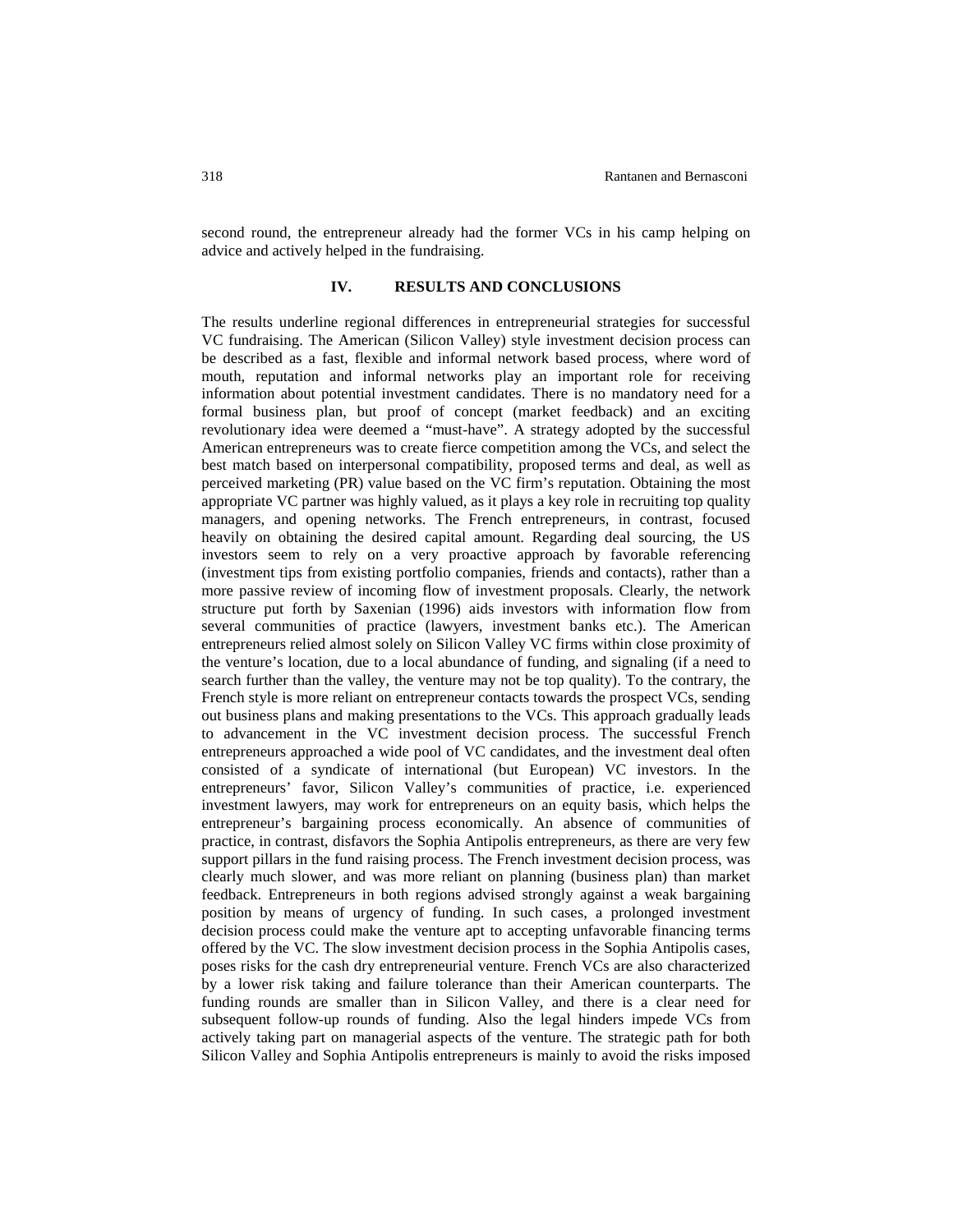by exclusivity agreements and urgency of funding, and the Sophia Antipolis entrepreneurs' additional risk lies in a very slow investment decision process. The main differences of the two cultures' effects on entrepreneurs' fundraising have been summarized in Figure 1.

## **A. Suggestions for Further Research**

Classically the non financial contributions of VCs, as described by Gorman and Sahlman (1989) have included an installment of considerable business knowledge necessary in turning the venture to a successful enterprise. Because the French legislation largely impedes this option, we propose an explorative study into its entrepreneurial implications.

## **Figure 1** Model of cultural effect on entrepreneurial negotiation success

|                      | France<br>Sophia Antipolis | USA<br><b>Silicon Valley</b> |
|----------------------|----------------------------|------------------------------|
|                      |                            |                              |
| <b>Business Plan</b> | Formal plan required       | Business plan not required   |

| <b>Business Plan</b>               | Formal plan required  | Business plan not required |
|------------------------------------|-----------------------|----------------------------|
| <b>Availability of VC funding</b>  | No local VC funds     | Abundant local VC funds    |
| <b>Investment Decision Process</b> | Slow                  | Fast                       |
| <b>Communities of Practice</b>     | Limited               | Abundant                   |
| <b>Risk tolerance of VCs</b>       | Moderate              | High                       |
| <b>VC proactivity</b>              | Low                   | High                       |
| <b>Entrepreneur proactivity</b>    | High                  | High                       |
| <b>Networks</b>                    | Limited               | Abundant                   |
| <b>Size of Investments</b>         | Moderate              | Large                      |
| VC background                      | Investment background | Entrepreneur background    |